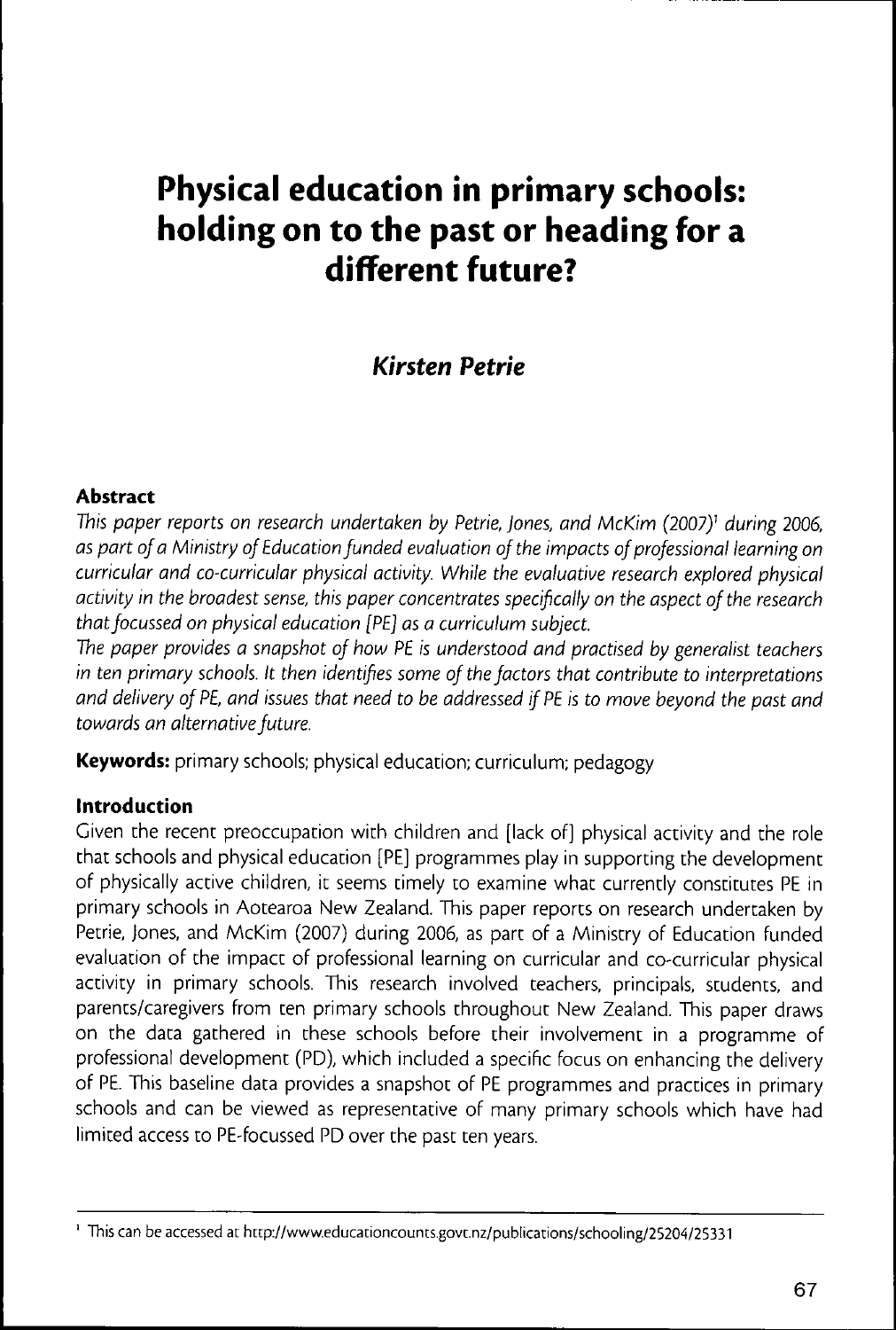This paper begins by exploring the question: 'What is PE in primary schools?' before considering some issues associated with current programmes and practices. Having offered some provocation, I identify a range of areas for consideration as we endeavour to enhance PE practices in primary schools.

## **What is PE in primary schools?**

The varied nature and make-up of primary school PE means that addressing this question is complex; no two schools have exactly the same programme and individual teachers bring their own perspectives, attitudes, and beliefs to their teaching of PE, Nevertheless, interviews with 27 generalist teachers and surveys of over 75 generalist teachers from ten primary schools highlighted widespread similarities in programmes and practices related to PE. These common patterns are discussed below in an effort to provide a description of PE as it appears to be commonly practised in primary schools.

One of the initial difficulties in describing current practice in PE is defining what is meant by the term 'PE', Teachers in the ten schools used the term 'PE' to encompass the range of physical activity opportunities, both planned and unplanned, that occur during class time, regardless of whether these were linked in any way to Health and Physical Education in the New Zealand Curriculum [HPE curriculum] (Ministry of Education, 1999). These included: syndicate/class sport, the Perceptual Motor Programme (PMP)<sup>2</sup>, sports' afternoons, tabloids, daily ñtness, skill-based PE sessions, and incidental physical activity opportunities such as games and 'brain' breaks. Indeed, for some teachers, weekly PE programmes consisted solely of fitness and/or syndicate sports. For others, PE also included skill-based sessions, along with sport and daily fitness sessions.

Regardless of the terminology used to describe PE, teachers in these ten primary schools understood PE to be primarily about three things:

- getting kids fit;
- preparing students for games and sport, both school and interschool events; and
- providing students with fun opportunities to play and be active.

Within these three agendas, teachers identified their role as helping students to: learn physical skills for participation in games/sport; develop their knowledge and understanding of how their bodies work and move and how to look after them; and develop positive attitudes toward physical activity.

Notwithstanding teachers' assurances that PE, in particular the physical development aspects, was important for all students, teachers unanimously reported that PE was not always delivered regularly as part of their classroom programme. They identified a range

<sup>&</sup>lt;sup>2</sup> PMP is a motor co-ordination programme for school age children.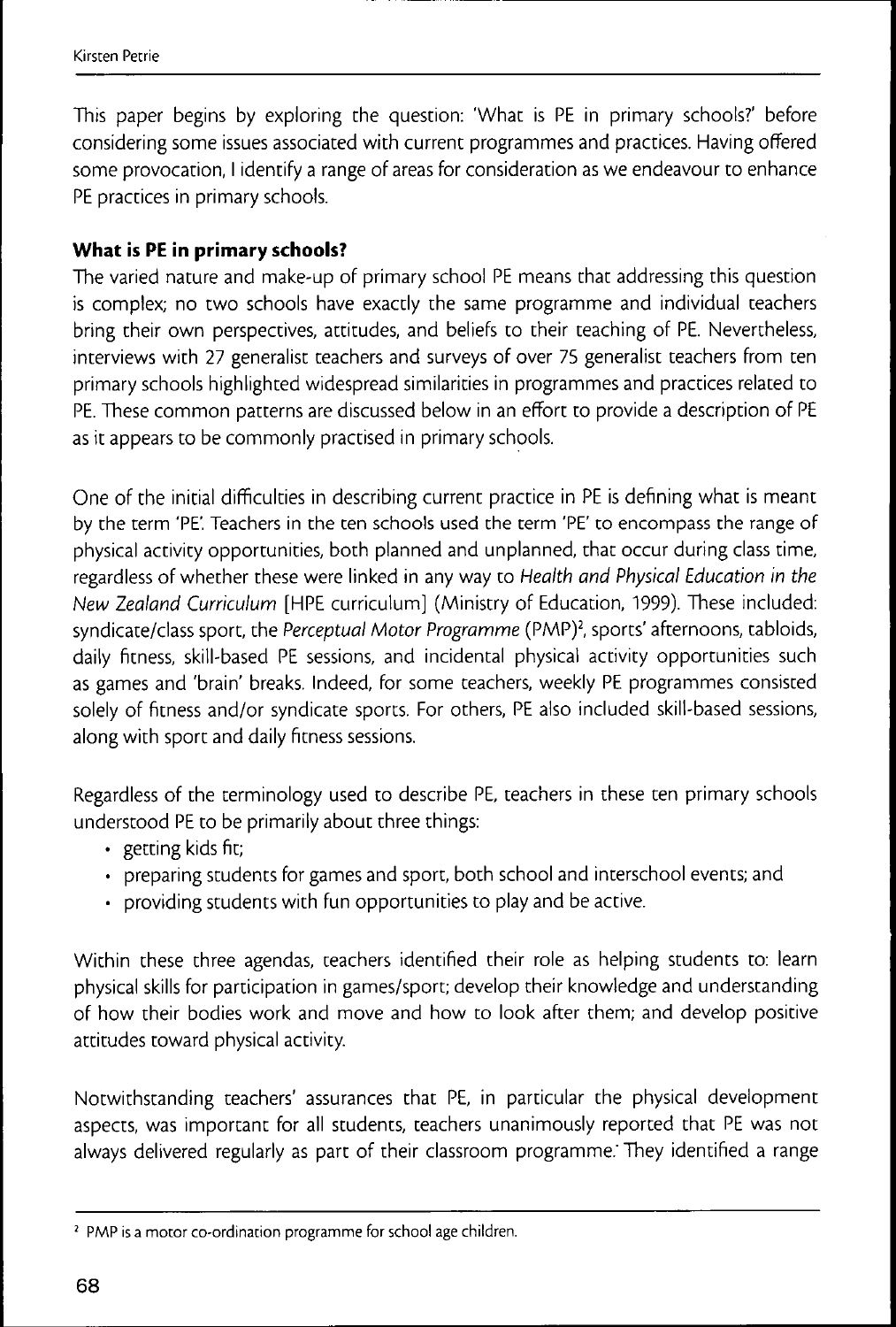of pressures or factors that compromised the time given to PE, including: the weather; whole school commitments, such as productions; and unfinished topic studies or other classroom casks. Ic became increasingly apparenc chac, for many ceachers, PE was something chac happened only when all the ocher work was complete or che students needed a break from the classroom.

## **The PE programme**

While PE was conceptualised by ceachers in a variecy of ways, ic became evidenc from cheir written responses (n =75) that PE programmes in the ten schools focused largely on the following three achievement aims of che HPE curriculum:

- A2 understand and appreciate, as a result of experience, the contribution of physical activity to personal well-being;
- 67 develop and apply, in context, a wide range of movement skills and facilitate the development of physical competence;
- B2 develop a positive attitude towards physical activity by accepting challenges and extending their personal capabilities and experiences (Ministry of Education, 1999, p. 8).

Ic would appear chac chese achievemenc aims are che focus of, and align mosc closely wich, the established programmes and praccices of primary school programmes. The research findings suggesc chac che one faccor which drives classroom PE programmes and praccice is the school/syndicate overview which identifies the 'sports' that will be taught each term. The ceachers surveyed also commented on the need to cover particular topics at set times during the year so that students were prepared for school-wide events, such as crosscouncry and achlecic spores. In urban and semi-rural schools in parcicular, PE also provided ceachers wich opporcunicies to prepare their teams for inter-school events. There is a range of topics which is common to all schools and which remains largely unchanged over time, apart from some advancement in level or a slight change of focus. These topics include:

- aquatics;
- small ball skills, alternatively referred to as summer games (e.g. cricket, Softball, paddertennis);
- large ball skills, alternatively referred to as winter games (e.g. netball, basketball, soccer, volleyball);
- gymnastics;
- cross-country, athletics (including run, jump, throw) and, in some schools, triathlon;
- dance and movement, folk dancing and/or creative dance;
- fitness (typically in the form of skipping, running, or Jump Jam)

Teachers from one school, a large urban school with an ethnic composition made up predominancly of Maori and Pasifika scudents, indicated chac chey also included Te Reo Kori as a topic in their programme. One other school, with a Principal who had previously been a PE specialist and who valued motor skill development, ran a structured PMP programme in the junior syndicate, as part of their weekly PE programme.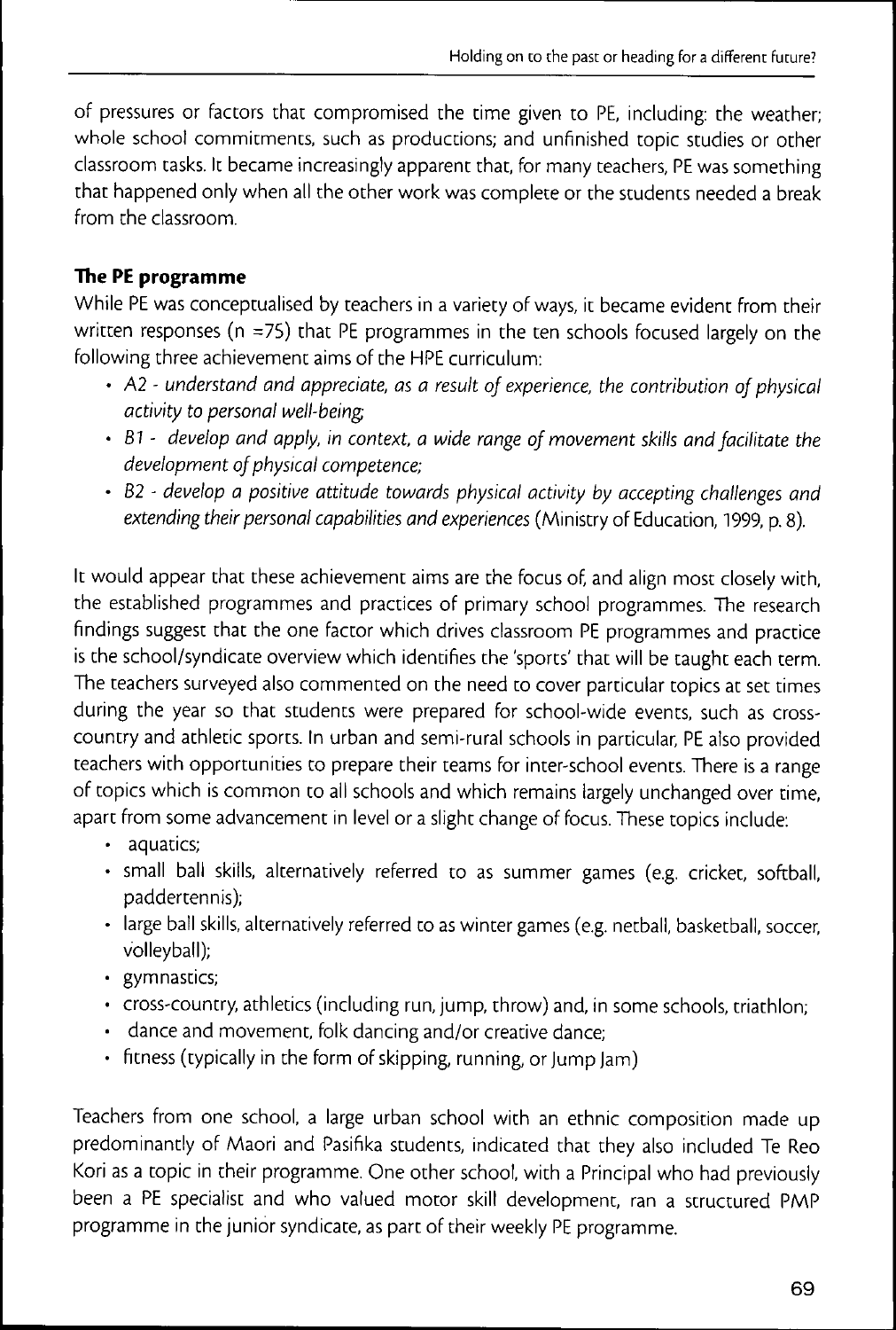The common topics, excluding Te Reo Kori and PMP, reflect the programme detailed in the Standard 2 to Form 2 Teacher's Handbook (Department of Education, 1964) and the topics outlined in the 1987 Guide to Success (Department of Education, 1987). This suggests that the PE programmes in New Zealand primary schools are long-established and grounded in historical and traditional models, based on a year- plan where the learning aims are achieved through sports-based and multi-activity oriented programmes.

#### **The pedagogy of PE**

Practices of the past are also evident in the pedagogies used in the delivery of PE lessons. Teachers at all ten schools indicated that, once they had been given the year-long plan by either a syndicate leader or teacher-in-charge of PE (sometimes referred to as teacher-incharge of sport), they were generally left to their own devices to determine the make up of each 'unit.' Given that most teachers understood PE to be predominantly about getting fit, learning physical skills, and being able to play games/sports, teachers structured lessons around 'keeping kids moving.' As a result, regardless of the topic or focus, the majority of lessons followed a similar format: warm-up or energiser activity, skill teaching/practices, minor games (or races), and warm down.

In relation to the 'spectrum of teaching styles' (Mosston & Ashworth, 2002), teachers appear to present PE lessons using predominantly 'command and practice.' Teachercentred approaches may assist in the early stages of physical skill development (Macfayden, 2000), however, it would appear that such approaches are favoured by primary school teachers as a mechanism to manage the learning environment. This is inconsistent with the student-centred approaches generally accepted and advocated in other curriculum areas and detailed in the HPE curriculum support materials, such as the Curriculum in Action series<sup>3</sup>, produced by the Ministry of Education (1999 - 2004).

Some teachers suggested that they preferred to delegate the teaching of PE to someone else - either a colleague or an external 'expert.' One school utilised outside experts to run particular sport sessions, such as touch rugby, for all year levels as part of the PE programme. Six schools indicated that they used ofîsite facilities, particularly aquatic centres, and the experts available at these venues to deliver part of the PE programme. In two schools, teachers swapped classes so that each could teach in their 'specialist' areas e.g. music and PE. The introduction of Jump Jam'' into their schools had allowed some teachers to tick this of as their PE lesson, particularly when they were too busy addressing learning in other curriculum areas to include additional PE opportunities.

<sup>&</sup>lt;sup>3</sup> The Curriculum in Action series (Ministry of Education, 1999-2004) includes 22 publications designed to support teachers with the implementation of the HPE curriculum. Of these publications, 13 are designed to support PE in primary schools. A list of these publications can be found in the HPE community section of Te Kete Ipurangi (www.tki.0rg.n2).

<sup>&</sup>quot; Jump jam is a resource kit of 'Kidz Aerobix,' designed specifically for primary and intermediate schools. It is a programme designed to support teachers to deliver physical activity in the form of fitness/dance routines. Jump Jam is a commercial product.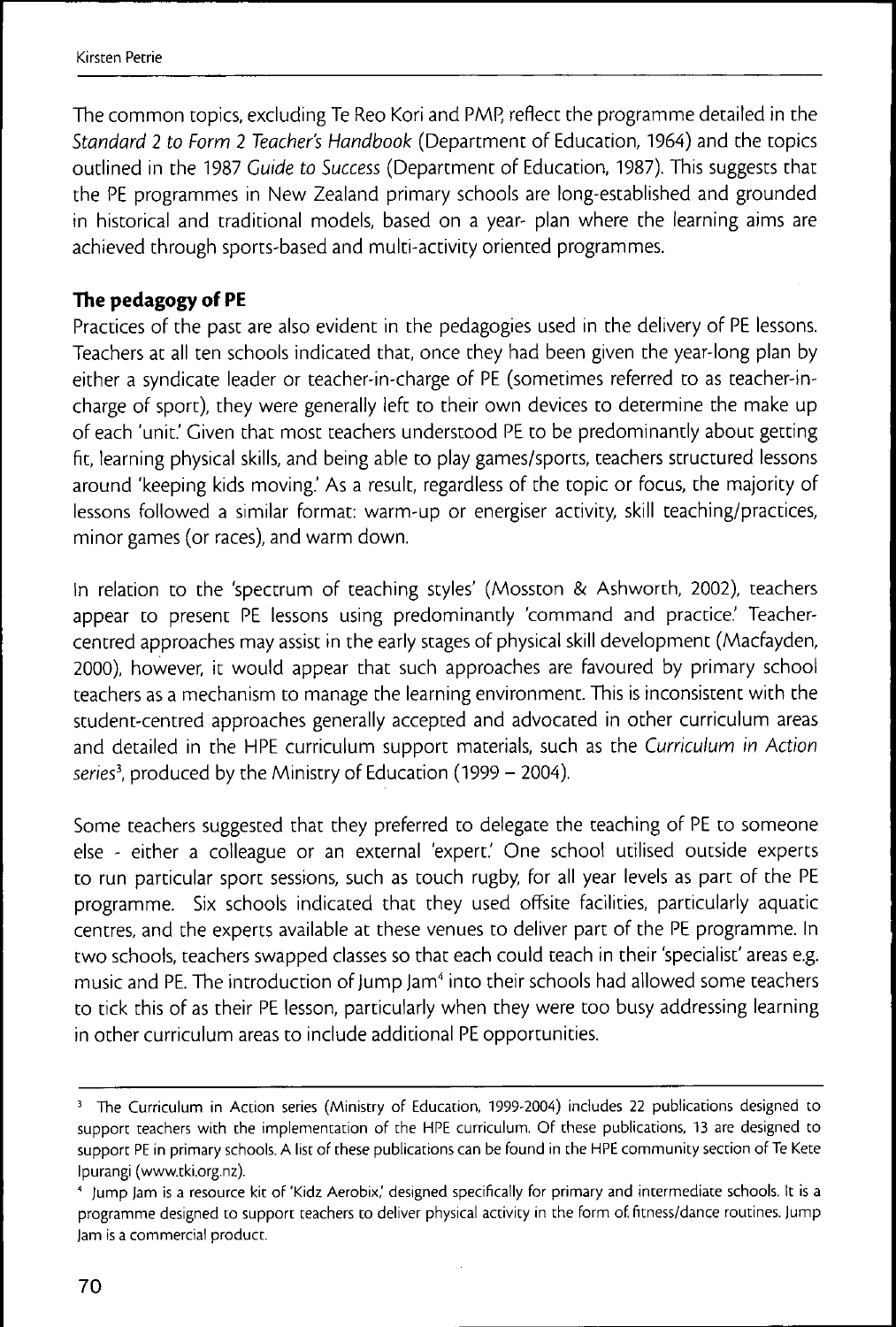## **Holding on to the past**

While there are pockets of practice that differ from the snapshot of PE already outlined, the commonalities across the schools in this study suggest that there is much to consider in relation to the historically-shaped way in which PE in New Zealand primary schools is conceived and delivered. The next section of this paper seeks to briefly explore primary school PE programmes and practices in relation to three main areas: teachers' engagement with the HPE curriculum; the 'cookbook' approach to programming; and the reliance on teacher-directed pedagogies. These areas appear to play a significant role in the continuation of historically-based PE in primary schools.

#### **Teacher engagement with curriculum**

The successful implementation of the HPE curriculum is "highly dependent on its general acceptance by practicing teachers" (Culpan, 1996/97, p. 216). Such acceptance, however, would require teachers to access and understand the HPE curriculum and therefore be able to make an informed decision as to the merits and failings of the document. Research (Pétrie, Jones, & McKim, 2007) highlighted that, seven years after its release, teachers had limited knowledge of, or experience with, the 1999 HPE curriculum.

During interviews with primary teachers, it became apparent that the HPE curriculum was not a widely-accessed or utilised tool in their teaching arsenal. Some of the longer-serving teachers commented that they could not remember ever having had any professional development focusing on PE or the 'new' HPE curriculum after it was released in 1999. The majority of teachers noted that they remembered having "a couple" or "a series" of staff meetings about the HPE curriculum, but were unable to recall the content of these sessions. In the ten schools studied, long-term plans formed the basis for the teaching programme of PE. These plans did not require teachers to understand or engage with the HPE curriculum document in their planning or teaching. In contrast, the advent of computer-based planning programmes, such as eTAP<sup>5</sup> in some schools, did encourage some teachers to identify HPE curriculum links in their planning. However, the 'ticking' of the appropriate achievement objective boxes did not necessarily demand familiarity with either the HPE curriculum document or its contents.

Teachers' limited engagement with the HPE curriculum appears to reflect the pressures associated with the 'crowded' nature of the school curriculum and the challenge of implementing the six separate 'new' curricula introduced between 1993 and 2000. The research highlighted that teachers were not all provided with opportunities or support to engage with the HPE curriculum and have not since been made accountable for understanding and implementing the document (Petrie, Jones, & McKim, 2007). This may

<sup>&</sup>lt;sup>5</sup> eTAP is a software programme designed to assist teachers with assessment, planning, and student administration. Teachers are able to select and readily attach specific learning outcomes form national curriculum statements to their lesson/unit plans.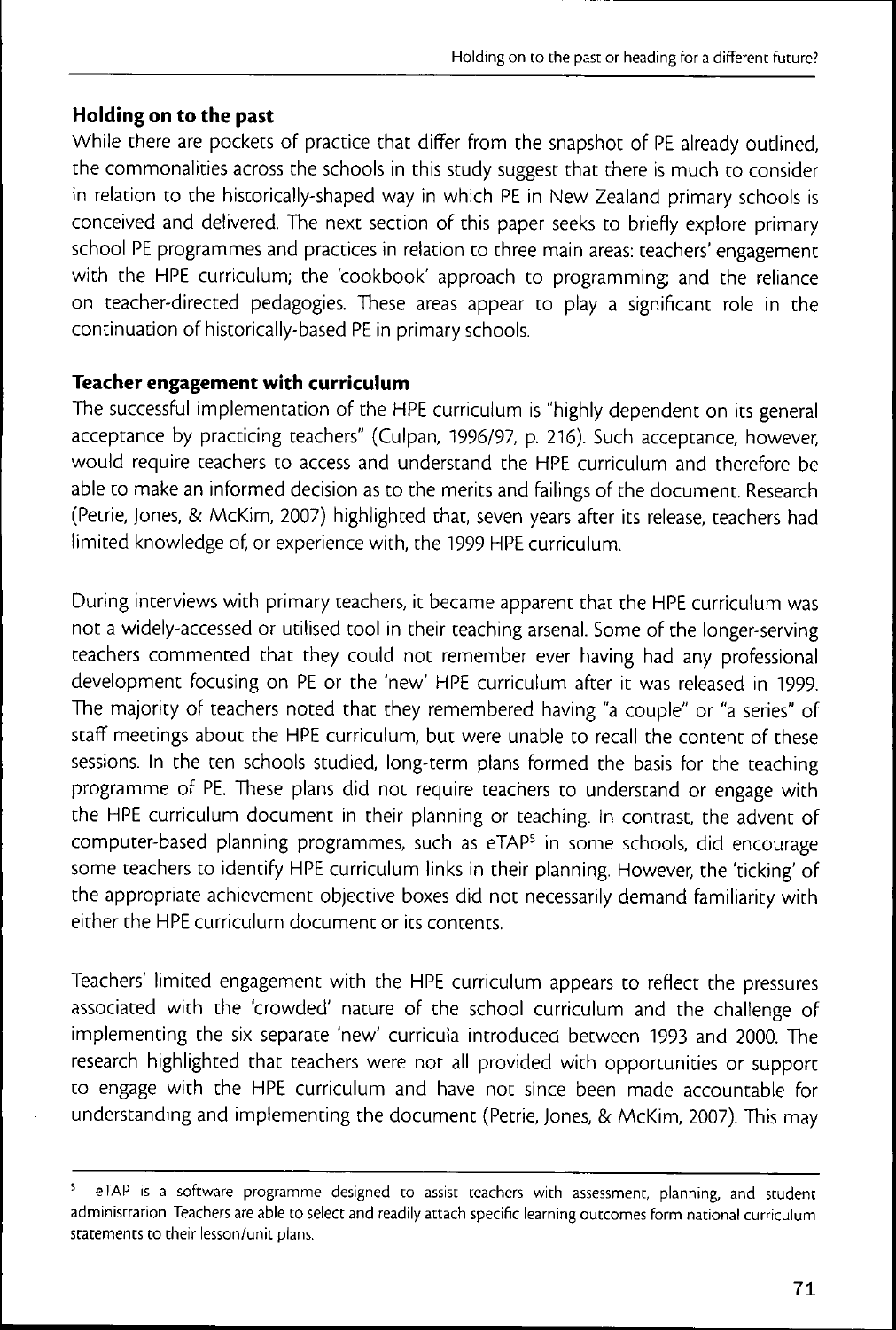have limited prospects for changes co occur in PE programming and praccice. The recenc release of The New Zealand Curriculum (Ministry of Education, 2007a) may provide new opporcunicies for PE programmes and praccices co be examined. However, chis will be dependent on where primary schools place their priorities for addressing the demands of che new curriculum scacemenc.

## **The 'cookbook' programme**

Current primary school programmes appear to be reminiscent of the programmes outlined in che 'cookbooks' of che 20ch cencury: The Physical Education Handbook, Infant Division (Deparcmenc of Educación, 1955); The Standard 2 to Form 2 Handbook of Physical Education (Department of Education, 1964) and Physical Education in Junior Classes (Department of Education, 1966). These resources provided teachers with recipes for teaching PE, which include all che essencial ingrediencs: long-cerm plans, lesson ouclines, and whac appears to have been most useful, an extensive range of games for use with classes (Stothart, 2000). Ac che cime, such 'cookbooks' were invaluable co ceachers, providing chem wich decailed supporc chac could enhance cheir practice. The 'cookbooks,' however, promoted a motor-skill and sports development focus, a focus that is still evident in primary school programmes coday. The incroduccion of che 1999 HPE curriculum proposed an alcernacive vision for PE - a holistic and socio-critical approach that encouraged teachers to rethink che concenc and focus of cheir PE programmes. The research suggescs, however, chac some schools appear to have taken little note of this curriculum statement, or its intent, in the planning of cheir PE programmes and have noc made idencifiable changes co cheir PE programmes as a result of the introduction of the HPE curriculum (Petrie, Jones, & McKim, 2007).

## **Teacher-directed pedagogical approaches**

Ic is surprising chac PE, in che cen primary schools examined, appears co be primarily delivered through teacher-directed approaches, particularly given that teacher-directed approaches appear less prevalent in other curriculum areas. Many teachers reported that chey concinue co ucilise a convencional lesson sequence, involving a warm-up, skill ceaching, practice, game, and warm-down approach when teaching PE. This is not consistent with resources developed co supporc che delivery of PE. Boch che Curriculum in Action series and the TKI website<sup>6</sup>, advocate for student-centred approaches, culturally-responsive pedagogies and alternative 'curriculum' models, such as: adventure-based learning, experiential learning cycle, sport education, the social responsibility model, and teaching games for underscanding.

It would appear that teachers' reliance on teacher-centred approaches is, in part, a response to their own lack of confidence and comfort in teaching PE and the ways in which

<sup>&#</sup>x27; The Te Kete Ipurangi website (www.tki.org.nz) is an online learning centre chat provides support material for teachers in schools.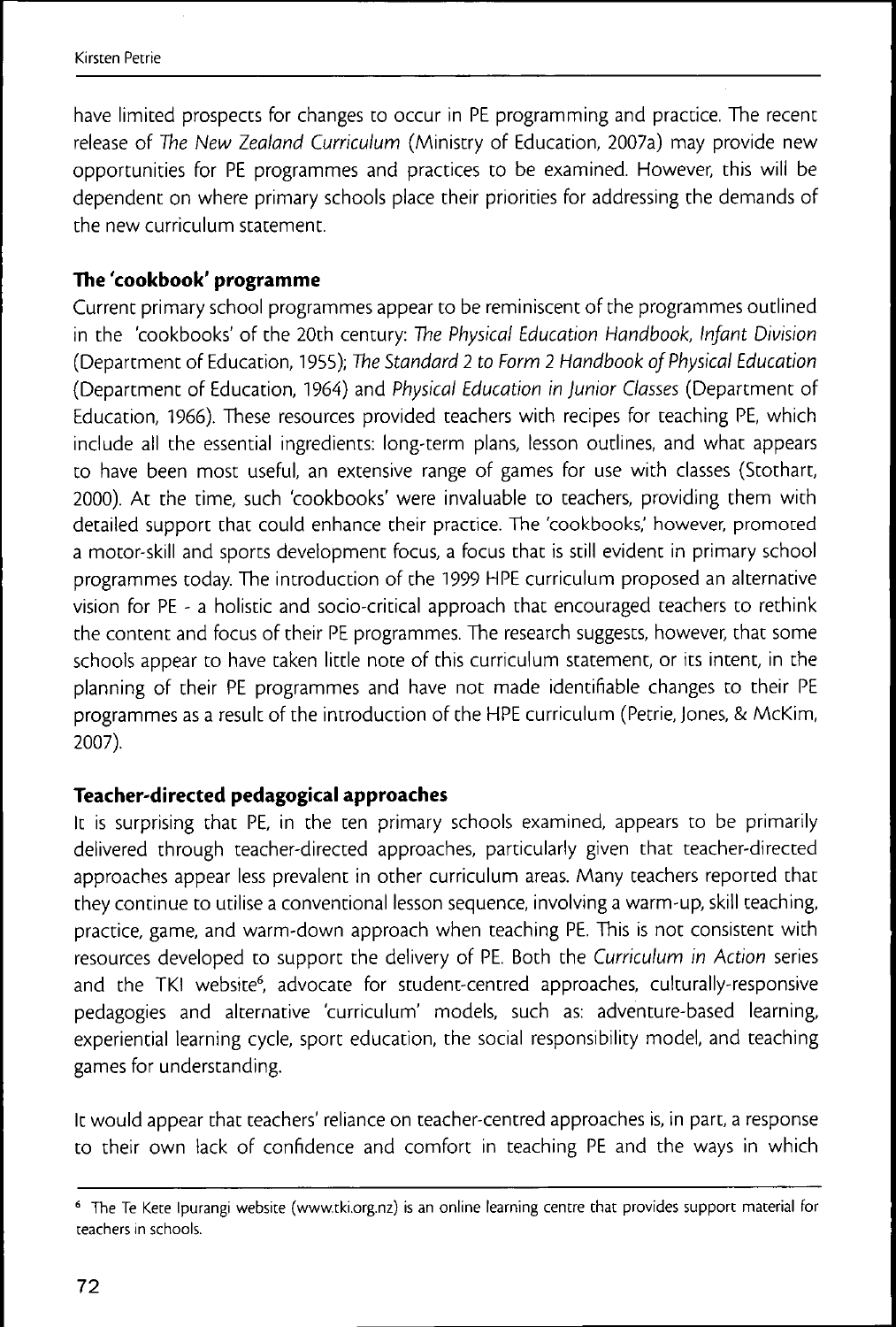chey were 'taught' PE, both through their schooling and Initial Teacher Education [ITE] experiences (Pecrie, Jones, & McKim, 2007),

### **Limiting progress**

The research of Pecrie, Jones, and McKim (2007) suggests that concent and delivery of PE in some New Zealand primary schools is stalled in a time before the release of the 1999 HPE curriculum. While a range of factors could explain the limited changes to practices in primary school PE, the research identified three major areas that warrant further consideration: the role of pre- and in-service teacher training, the role of the Ministry of Education, and school contexts.

## **Limited pre- and in-service training**

Key to the development of teachers' knowledge and understanding about PE are pre- and in-service training. It is important to identify the current issues with pre- and in-service PD opportunities that result in PE practices in primary schools continuing to be embedded in past practice.

## **Initial teacher education (ITE)**

Prospective teachers do not enter ITE programs with a clean slate in terms of their beliefs about PE as their professional conceptions are already shaped by their experiences in PE classes and participation in exercise, play, and sport outside the school context (Crum, 1990; Stuart & Thurlow, 2000), They also have "personal beliefs about classrooms and pupils and images of themselves as teachers" (Kagan, 1992, p, 154),

These prior experiences and beliefs have a distinct and traceable influence on an individual's decisions, practices, and performance as future teachers of PE (Morgan, Bourke, & Thompson, 2001; Schempp & Craber, 1992), Given that teacher trainees come to ITE with preconceived ideas relating to the practices and programmes of PE, it would seem that in order to create dissonance in these preconceptions of PE and to work towards developing an understanding that is more consistent with curriculum offerings, adequate time needs to be provided for PE within ITE programmes.

The significant reduction in the hours dedicated to PE within ITE courses in recent years is of concern. The reduction in ITE degree qualifications from four to three years appears to have impacted on primary teacher trainees' opportunities to develop content and pedagogical knowledge of PE across their three-year ITE courses. Currently, generalist teachers undertake varying hours of tuition within their PE ITE courses, with few receiving more than 40 hours'. In some instances, generalist teacher courses are a

<sup>&#</sup>x27; The following provides some examples of the hours New Zealand ITE providers allocate for the study of teaching PE within a generalist teacher-training programme. Institution One - 36 hrs (BTchg HPE course), and 48 hrs (Crad Dip Tchg HPE course - 36 hrs face to face); Institution Two - 40 hrs (BTchIn PE course, over 2 years) and 18 hrs (Grad Dip Tchg PE course); and Institution Three - 52 hrs (B Teach HPE Course, including EOTC) and 11 hrs (Grad Dip Tchg, as of 2009).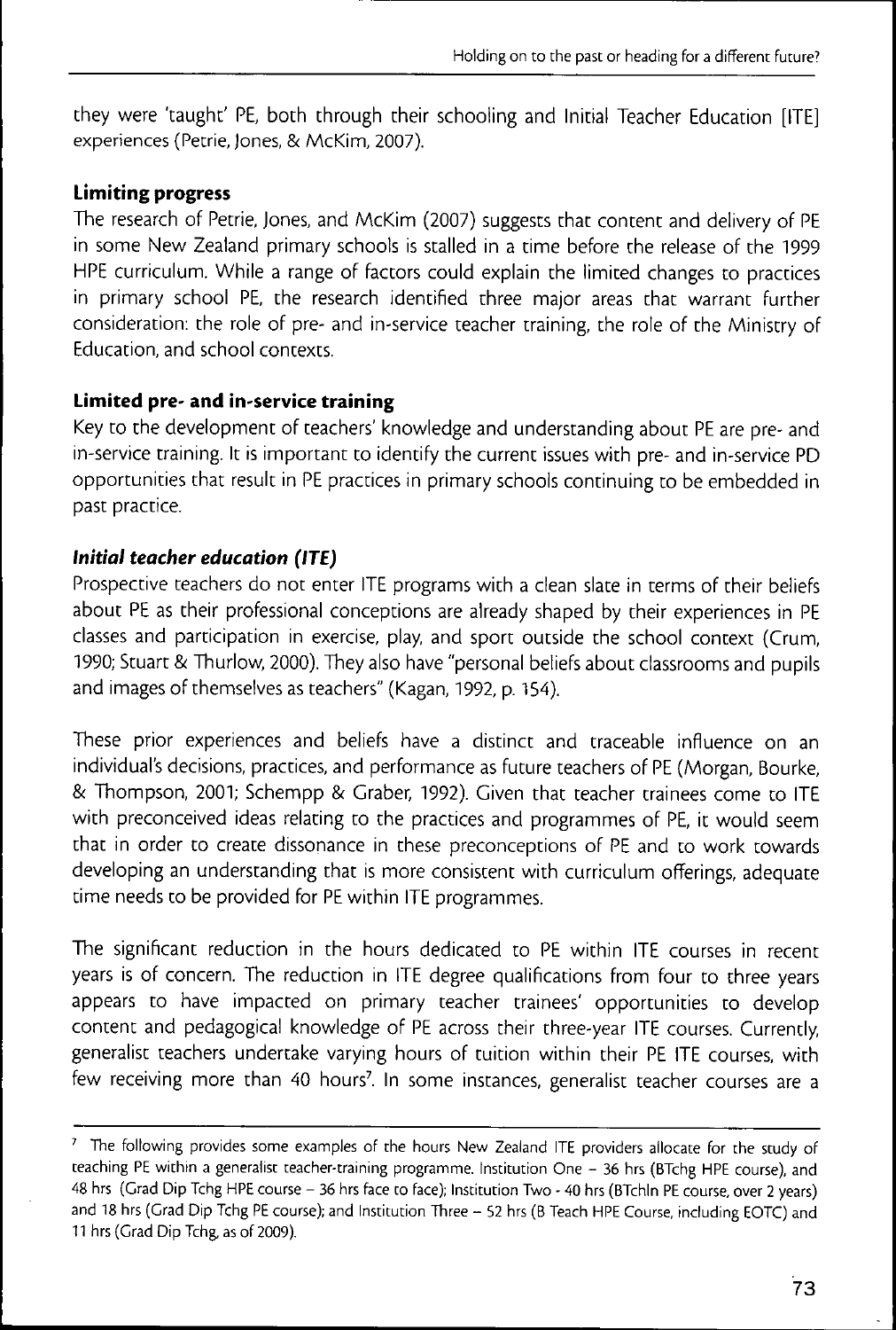combined HPE course, and students do noc receive a dedicaced PE paper. The reducción in hours has meant that opportunities for students to develop greater knowledge, skills, and understandings of specific content areas, such as aquatics, has been removed. PE courses in current ITE programmes focus predominantly on curriculum and pedagogical studies, using the context of movement as a vehicle for studying the teaching of PE. There is little time available for, or dedicated to, the development of content knowledge, or opporcunicies for generalise ceachers co develop cheir own movemenc abilicies. The limiced cime is of concern and could be inadequace for allowing primary ceachers co develop che skills, knowledge, and underscanding co be able co confidencly ceach PE in a way chac will lead to the desired learning outcomes for students.

## **In-service professional learning opportunities**

Given che limiced opporcunicies for focus on PE wichin ITE programmes, ic would appear imporcanc chac beginning and experienced ceachers are provided wich opporcunicies co participate in regular in-service PD focussed on PE. Yet, the research of Petrie, Jones, and McKim (2007) found that few teachers had opportunities to undertake regular PD relating to PE. Of the 19 experienced<sup>8</sup> teachers interviewed, only seven had ever attended more chan one course focussed on PE. Those chac had been co only one in-service course reported that these had not been longer than one day.

These findings suggest that professional development and ongoing learning in relation to PE is a low priority for many teachers and schools. It must to be noted, however, that schools and teachers in primary schools are consistently bombarded with PD opportunities across all curriculum areas and in relation to other initiatives, such as numeracy, ICT, student well-being, and assessment for learning. Teachers are expected to be involved in coo many PD programmes ac once and chis inhibics che pocencial for learning and che chance of suscaining change (Timperley, Wilson, Barrar, & Fung, 2007). This chen presencs a challenge co providers of curriculum-based PD for ceachers, who may need co consider less 'siloed' ways of working in primary schools.

A broader systemic issue in relation to PD for PE is the timeframe for and frequency of opporcunicies wichin many PD programmes. For example, advisers involved in che PE curriculum aspects of the PD programme<sup>9</sup> investigated by Petrie, Jones, and McKim (2007) worked wich each school for no more chan eighc days across four cerms. Advisers reporced chac chis limiced concacc lefc chem feeling as if chey were wichdrawing supporc from schools before chese schools had made enough progress co be able co independencly suscain che changes. PD models, such as the one outlined above, appear to create the "chook house" (Macdonald, 2004, p. 70) effecc, where excicemenc and accivicy is maincained while advisers

<sup>&#</sup>x27; For the purposes of this study, 'experienced' equates to having taught for more than 5 years. However, included in this sample are nine teachers who have been teaching for more than 15 years.

<sup>&</sup>lt;sup>9</sup> See Petrie, Jones, and McKim (2007) for more on Model 2 and the impacts of this model.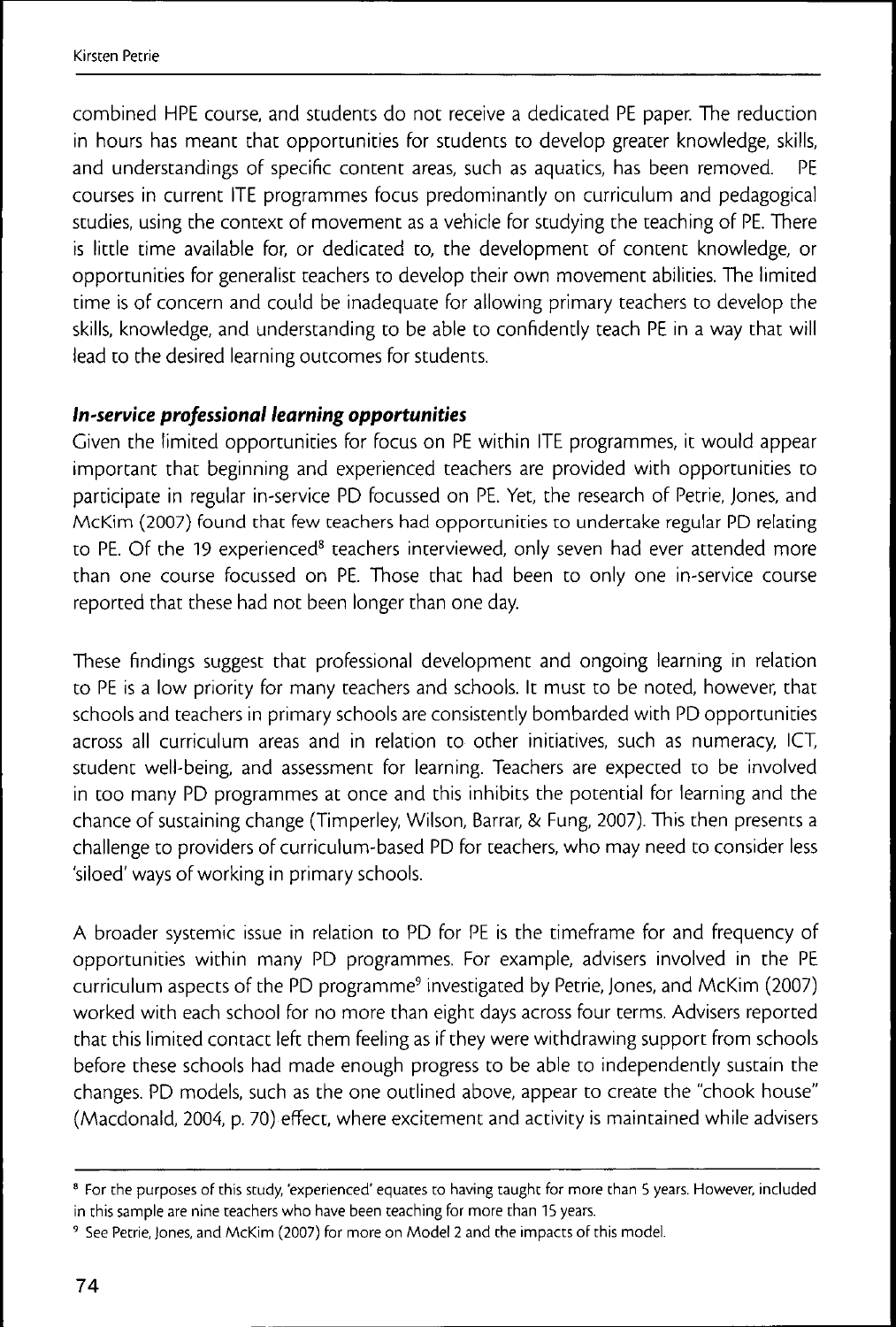are working in the schools, but the effect appears unstainable once support is withdrawn. Short timeframes and infrequent PD opportunities appear to result in replication of and dependence on resources provided by advisers, as opposed to creating independent and innovative PE practitioners in primary schools.

This limited pre- and in-service training may inhibit teacher confidence and development of alternative understandings of PE, in relation to the subject-specific content, curriculum, and pedagogical knowledge, which are needed to deliver meaningful learning opportunities.

## **The role ofthe Ministry of Education**

The Ministry of Education influences the policy-frame for New Zealand schools, establishing this through the development of curriculum, resource materials, and the provision of PD. The Ministry of Education has a key role in determining how PE is represented in primary schools. Aspects of this role that warrant attention in this paper are: how policy issues and the current focus of PD appear to reinforce a particular understanding of physical activity and movement skill development as primary school PE; and the way the Education Review office (ERO) and PD advisers are supported to interpret and understand PE, before working in schools.

## **Physical activity and movement as PE**

The HPE curriculum provided detail about the position of physical activity within a framework for PE and advocated for learning 'in, through, and about movement' (Arnold, 1979). However, the amended National Administration Guideline prescribes a narrower focus when it highlights that "each Board, through the principal and staff, is required to... give priority to regular quality physical activity that develops movement skills for all students, especially in years 1-6" [NAG 1 (i) (c)] (Ministry of Education, 2004, p. 4406). To support teachers in dealing with this policy change, the Minister of Education announced a physical activity PD initiative {The Physical Activity Initiative) designed to "help teachers encourage New Zealand primary school children to become more physically active" (Ministry of Education, 2005a, p.1). The initiative provides opportunities for both the development of curricula and co-currfcular physical activity and includes having an emphasis on the development of teachers' ability to deliver quality curriculum-based PE programmes and lessons. It is important to note that issues of terminology and an overemphasis on physical activity, as opposed to PE, appears to have contributed to some teachers feeling unclear as to what constitutes curriculum PE (Gatman, 2005).

The Physical Activity Guidelines (Ministry of Education, 2007b) may assist in clarifying the differences and overlaps between physical activity and curriculum PE. The effectiveness of these guidelines is yet to be determined. Given that the current priority for many primary schools is the implementation of The New Zealand Gurriculum, it is possible that the Physical Activity Guidelines will be filed away in much the same way as the HPE Curriculum and Curriculum in Action series, unless teachers and schools are provided with additional support.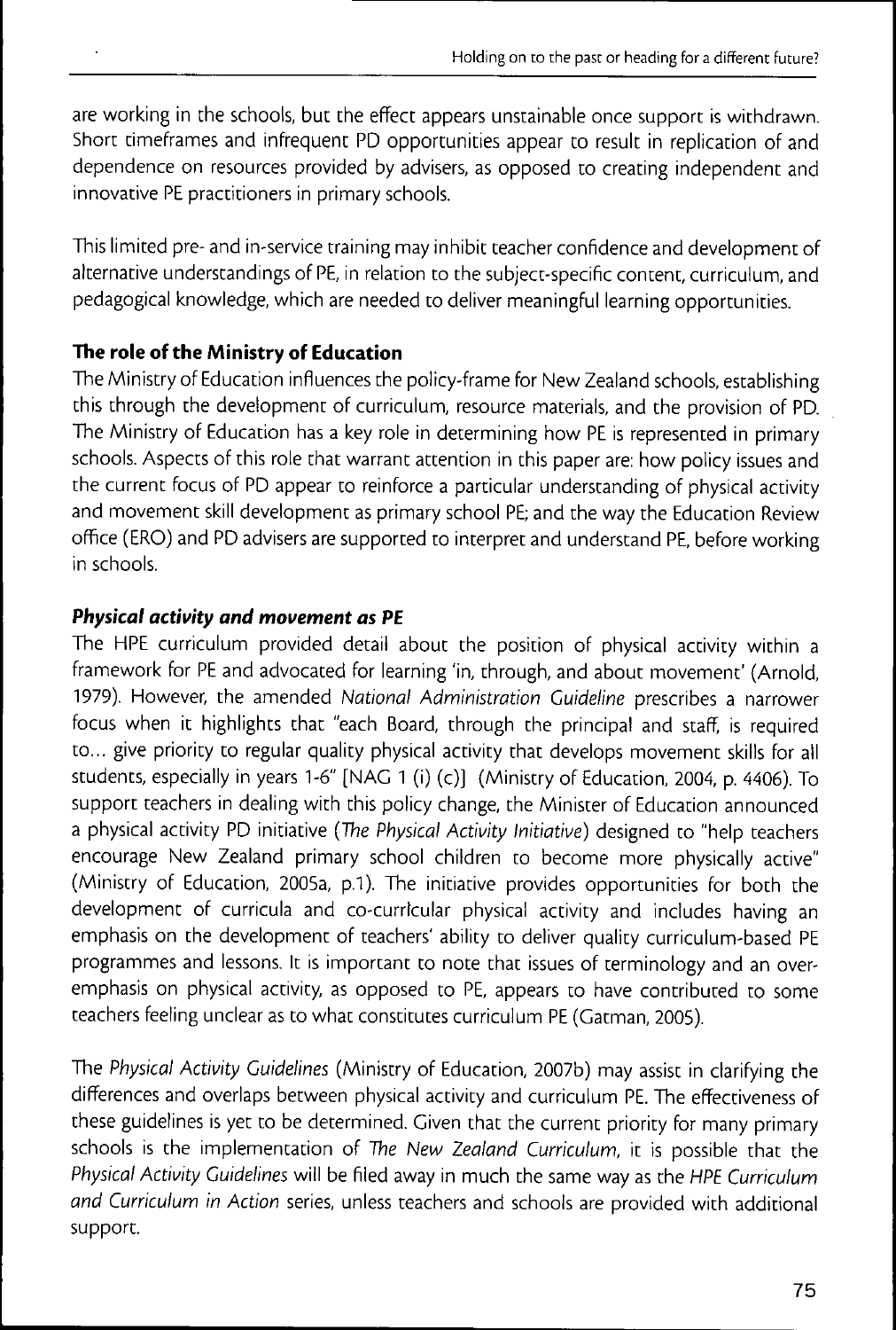#### **ERO and PD advisers - are they well prepared^**

The research outlined in this paper identified issues with the preparedness of PD advisers to support the development of PE in schools and of ERO evaluators to assess PE programmes. The knowledge of PD advisers charged with enhancing teachers' ability to deliver PE in the ten primary schools studied appeared to be limited by their own previous experiences as generalist teachers and lack of PD for their advisory role before working in schools (Pétrie, Jones, & McKim, 2007). This seemed to make it difficult for some advisers to broaden content to meet individual school and teacher needs and to provide effective feedback in relation to PE lessons. It was recommended by Pétrie, Jones, and McKim (2007) that time be allocated for advisers to undertake their own PD to develop subject-specific PE content and pedagogical content knowledge before engaging with schools. Opportunities for professional learning would support advisers to provide appropriate advice and guidance to teachers and schools.

In the ten schools involved in the research, few PE programmes were consistent with the philosophy or intent of the HPE curriculum, nor were they delivered using the studenccentred approaches advocated for in PE curriculum support documents. However, data on these schools unearthed some ERO reports that commended schools on the successful delivery of PE programmes and their implementation of the HPE curriculum. These findings would suggest that those charged with evaluating schools might interpret PE differently to how this learning area is articulated in the HPE Curriculum and essence statement of The New Zealand Curriculum. School evaluacors (ERO staff) may need some professional support and development opportunities to assist them in understanding and providing more meaningful assessments of PE in primary schools.

If those responsible for supporting and evaluating PE in primary schools do not have contemporary understanding of PE, we will see a continuation of traditional understandings and practices in PE.

#### **The school context**

Another reason why PE may be trapped in the past is the way PE is positioned within the school context. Much has already been written about how PE, as a predominantly practical subject, has been marginalised and accorded low status in relation to other 'core' curriculum areas (Marshall & Hardman, 2000; Sparkes, Templin, & Schempp, 1990). However, it is worth briefly identifying the key factors that appear to inhibit the development, and therefore contribute to the ongoing marginalisation, of PE within New Zealand primary schools. Within the ten schools involved in the research, the following key factors appear to contribute to the continuation of traditional approaches in the programming and practice of PE:

- the unanimous view that the 'crowded curriculum' prohibits teachers from having time both for planning and delivering PE;
- popular discourses about the state of children's health and therefore the need for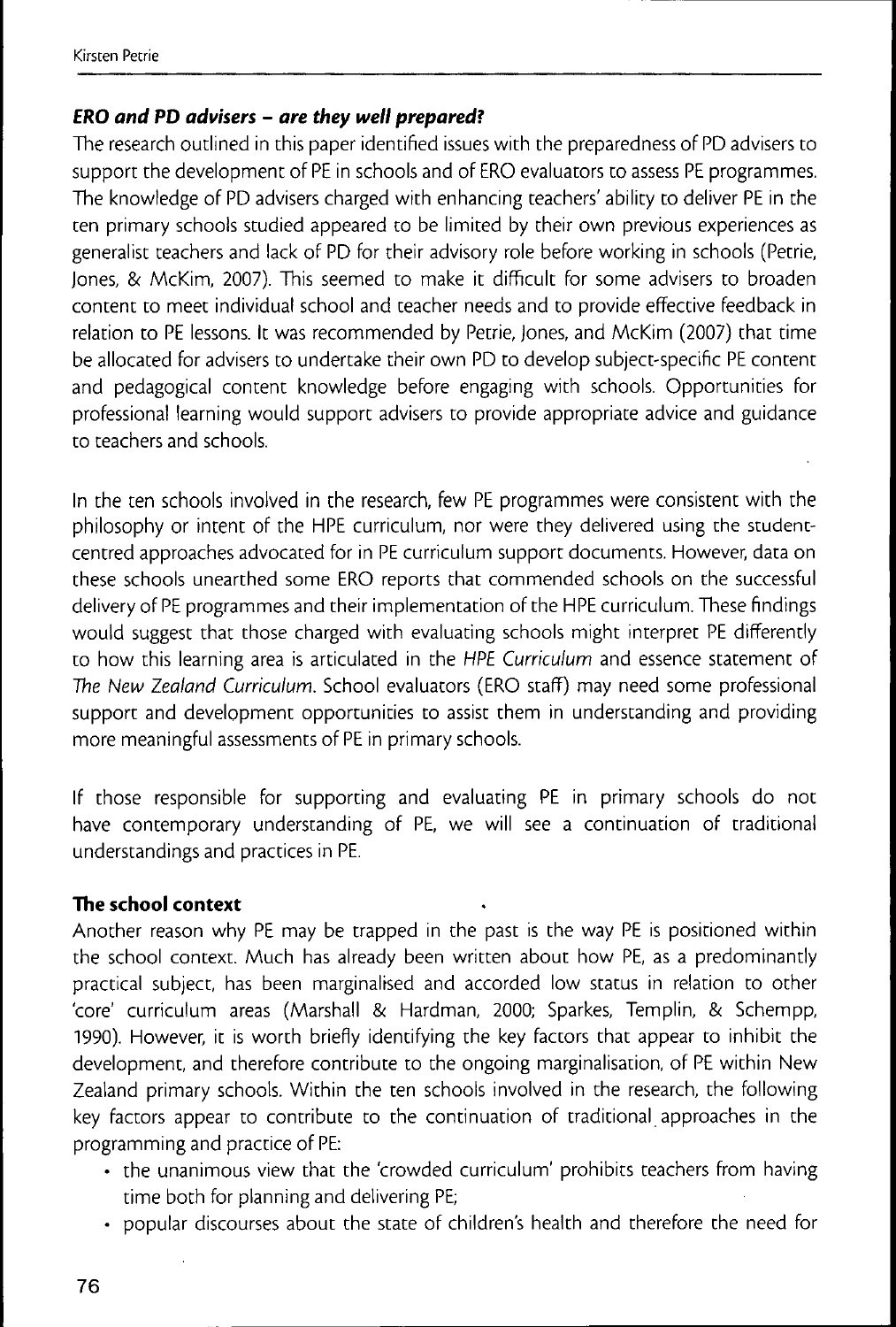more physical activity, and the resulting engagement of 'physical activity experts' as the deliverers of PE<sup>10</sup>

- lack of recognition of the need for a teacher-in-charge of curriculum PE, with dedicated time available to plan for PE and support other classroom teachers with their planning and delivery. This position currently is often confused and/or fused with the teacher-in-charge of sport;
- school goals and staff development focussed on the myriad of'other' priority areas;
- the importance placed on student involvement and success at school and interschool sport events;
- lack of access to a large indoor space, particularly as cold or wet weather often results in PE being abandoned;
- teachers' and parents' opinions about what PE is; and
- lack of adequate resourcing to support teachers with planning alternative PE programmes and lessons.

## **Heading for a different future**

Physical education programmes in primary schools should be about meeting the learning needs of students and providing them with the skills and knowledge to successfully participate in and negotiate the world in which they live. The research upon which this paper is based suggests that current PE programmes in primary schools are aligned with past PE documents, including the 'cookbooks'. This is in contrast to the socio-critical, holistic approach embodied in the 1999 HPE Curriculum and expressed in the HPE essence statement of The New Zealand Curriculum. A change to meet the learning needs of young New Zealanders requires programmes that are relevant and meaningful to children of today This requires educators working in primary schools, ITE, or as advisers, to continuously reflect on their programmes and plans for teaching PE to make sure that they are future focussed as opposed to remaining centred on historically-derived programmes and practices.

Before we can realise an alternative vision for PE that challenges the patterns of the past practised in some schools, we must rethink how teachers are prepared and supported to deliver PE, Catman (2005) presents a range of actions, primarily directed at teachers, which may be useful to consider in order for PE in the primary school to better reflect the intentions of the HPE Curriculum. However, it is both unrealistic and unfair to suggest that teachers can do this without the provision of adequate professional development and resources.

The issues with ITE and in-service PD identified in this paper could be addressed as The Schooling Strategy (Ministry of Education, 2005b), Statement of Intent, 2007-2072 (Ministry

See the papers of Burrows and Macdonald, Hay, and Williams, in this monograph that address this issue in more detail.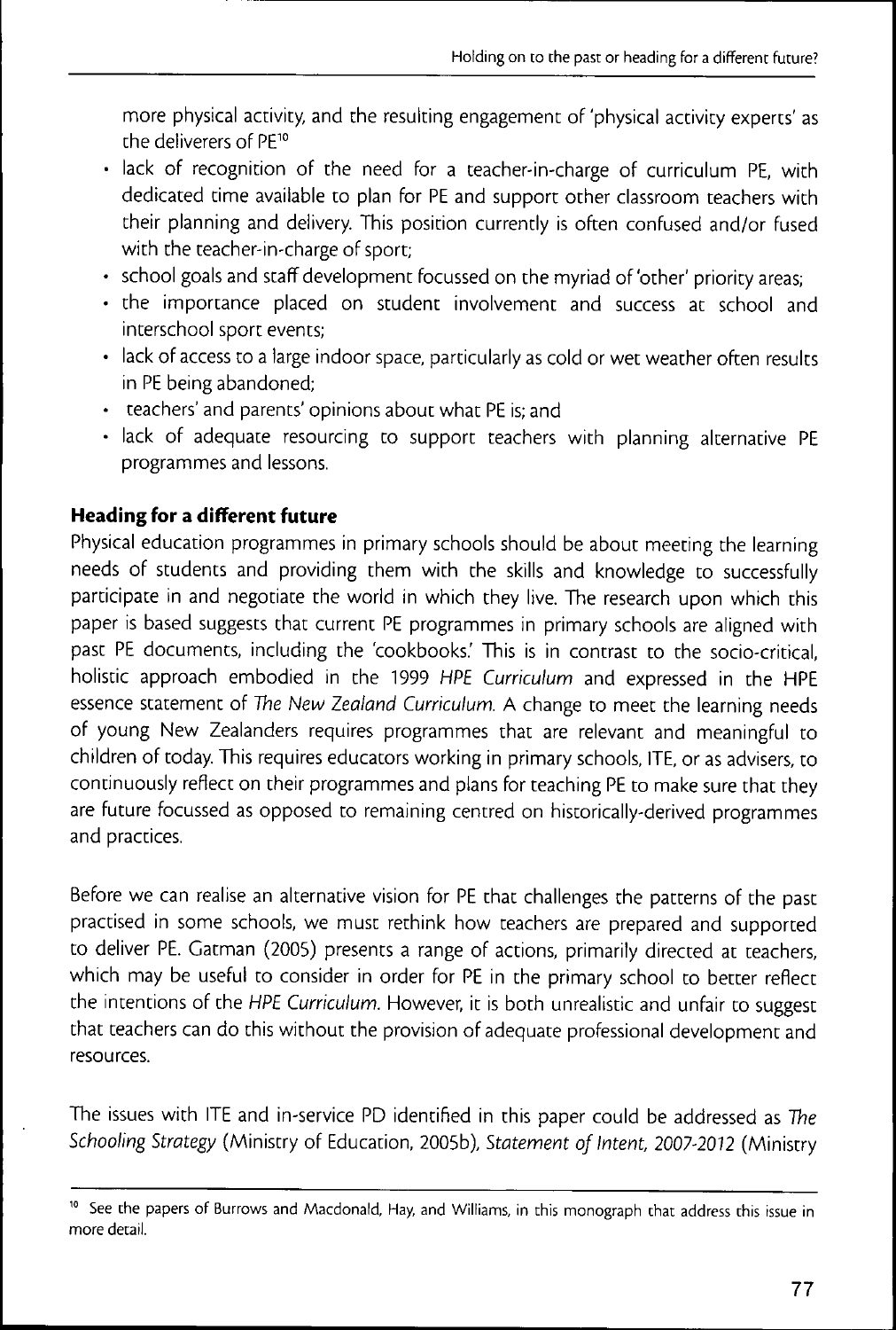of Education, 2007c), and che Graduating Teacher Standards (New Zealand Teachers Council, 2007) are enacted. These publications recognise: the importance of having teachers who know; "the subject or learning area[s] they teach, the most effective teaching and assessment strategies in that [those] subject or learning area[s], and their students" (Ministry of Education, 2005b, p. 18); and the central role of ITE and comprehensive, long-term and ongoing professional learning opportunities in achieving this. "Extended timeframes and frequent contact [within all levels of PD] are probably necessary... because the process of changing teaching practice involves substantive new learning, at times challenging existing beliefs, values, and/or understandings that underpin that practice" (Timperley, Wilson, Barrar, & Fung, 2007, p. xxviii). In line with this, it is essential that attention is given to supporting advisers working in schools to engage in their own PD and providing ERO with direction to ensure that they can appropriately evaluate PE programmes.

An additional area for consideration is how teachers are supported in schools to engage in developing learning opportunities that are reflective of their students' needs and are in line with HPE within The New Zealand Curriculum. The lack of teacher engagement with and use of the HPE curriculum indicates that the PE community, teacher educators, PD providers, and the Ministry of Education need to rethink how best to provide support and resources for teachers. This support and resourcing needs to be delivered in ways that makes the PE curriculum accessible to teachers delivering PE in primary schools.

Teachers in primary schools are typically hardworking, diligent, and dedicated practitioners who seek to achieve the best possible outcomes for their students. Nevertheless, teachers need continued support, during both pre- and in-service training, to address the demands placed on chem to make PE relevant and meaningful for all young people, now and in the future.

#### **Note**

I freely acknowledge the helpful and critical feedback I received from Bevan Grant, Pip Newick, Aliscer Jones, and the reviewers in the preparation of this paper; the opinions expressed therein, however, are my own.

## **Reference list**

- Arnold, P. J. (1979). Meaning in movement, sport and physical education (1st ed.). London: Heinemann Educational Books Ltd.
- Crum, B. J. (1990). Shifts in professional conceptions of prospective physical education teachers under the influence of preservice professional training. In R. Telama, L. Laakso, M. Piéron, I. Ruoppila & V. Vihko (Eds.), The Proceedings of the Jyväskylä Sport Congress: Movement and Sport a Challenge for Life-Long Learning, AIESEP World Convention June, 7989. Finland; University of Jyväskylä.
- Culpan, I. (1996/97). Physical education; Liberate it or confine it to the gymnasium? Delta, 48(2), 203 -220.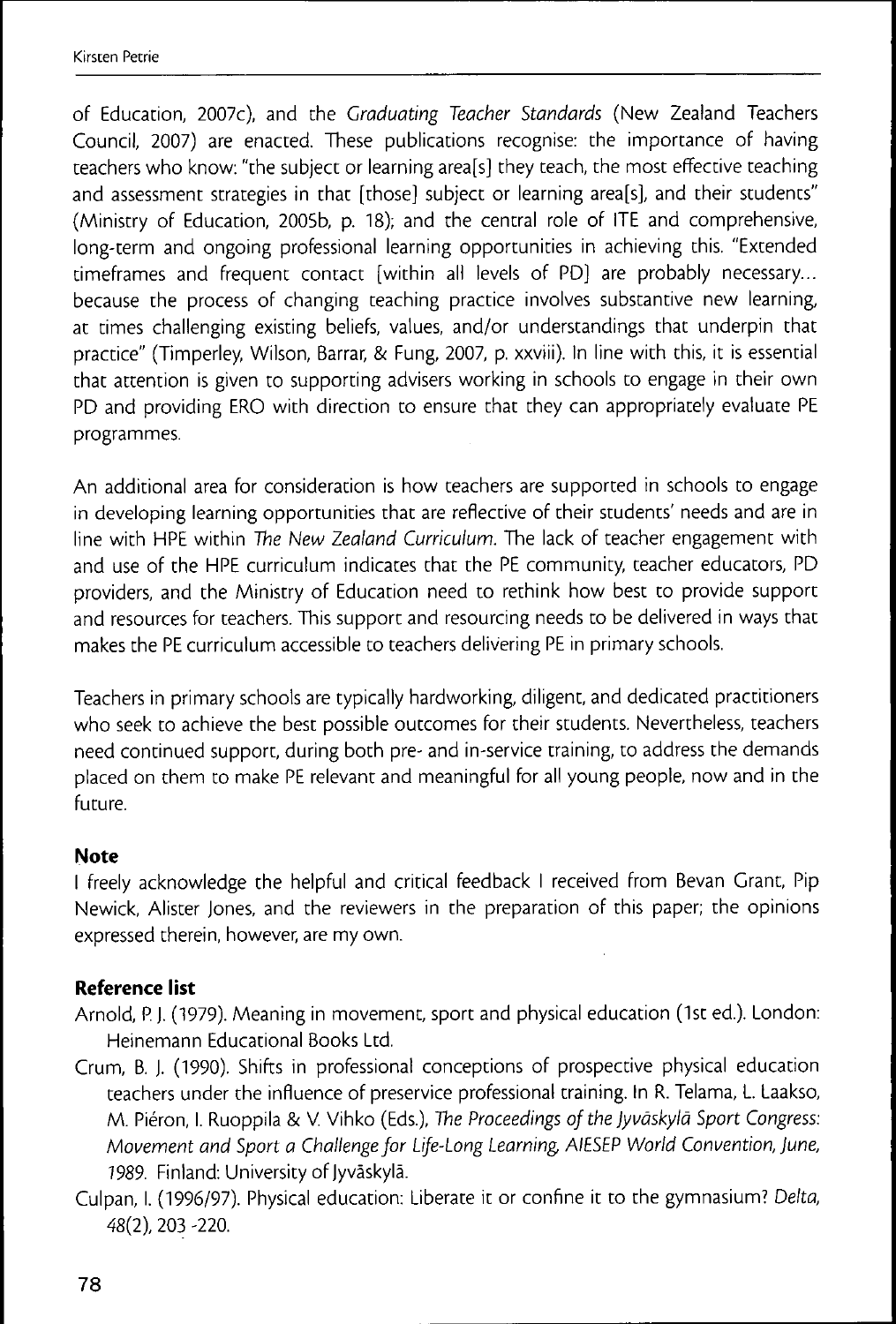- Department of Education. (1955). The physical education handbook: Infant division. Wellington: Department of Education.
- Department of Education. (1964). Standard 2 to form 2 handbook of physical education. Wellington: Department of Education.
- Department of Education. (1966). Physical education in junior classes. Wellington: Department of Education.
- Department of Education. (1987). Physical education: A guide to success. Wellington: Learning Media.
- Gatman, V. (2005). Physical activity and physical education within Health and Physical Education in the New Zealand curriculum: A primary teacher's perspective [Electronic Version]. Retrieved 30th October, 2006, from http://www.tki.org.nz/r/nzcurriculum/ whats\_happening/health\_physical\_e.php
- Kagan, D. M. (1992). Professional growth among preservice and beginning teachers. Review of Educational Research, 62(2), 129-169.
- Macdonald, D. (2004). Curriculum change in health and physical education: The devil's perspective. Journal of Physical Education New Zealand, 37(1), 70-83.
- Macfayden, T. (2000). The effective use of teaching styles. In R. Bailey & T. Macfayden (Eds.), Teaching physical education 5-17 (pp. 37-48). London: Continuum.
- Marshall, J., & Hardman, K. (2000). The state and status of physical education in schools in international context. European Physical Education Review, 6(3), 203-229.
- Ministry of Education. (1999). Health and physical education in the New Zealand curriculum. Wellington: Learning Media.
- Ministry of Education. (2004). The national education guidelines. New Zealand Gazette. 175.
- Ministry of Education. (2005a). The physical activity initiative. Sharpening the Focus, 1-4.
- Ministry of Education. (2005b). Making a bigger difference for all students: The schooling strategy 2005-2010. Wellington: Ministry of Education.
- Ministry of Education. (2007a). The New Zealand curriculum. Wellington: Learning Media.
- Ministry of Education. (2007b). Physical activity for healthy, confident kids: Guidelines for sustainable physical activity in school communities. Wellington: Learning Media.
- Ministry of Education. (2007c). Statement of intent, 2007-2012. Wellington: Ministry of Education.
- Morgan, P., Bourke, S., & Thompson, K. (2001). The influence of personal school physical education experiences on non-specialist teachers' attitudes. Paper presented at the Australian Association for Research in Education, Fremantle.
- Mosston, M., & Ashworth, 5. (2002). Teaching physical education (6th ed.). London: Benjamin Cummings.
- New Zealand Teachers Council. (2007). Graduating teacher standards: Aotearoa New Zealand, New Zealand Teachers Council.
- Petrie, K., Jones, A., & McKim, A. (2007). Effective professional learning in physical activity. Wellington, New Zealand: Ministry of Education.